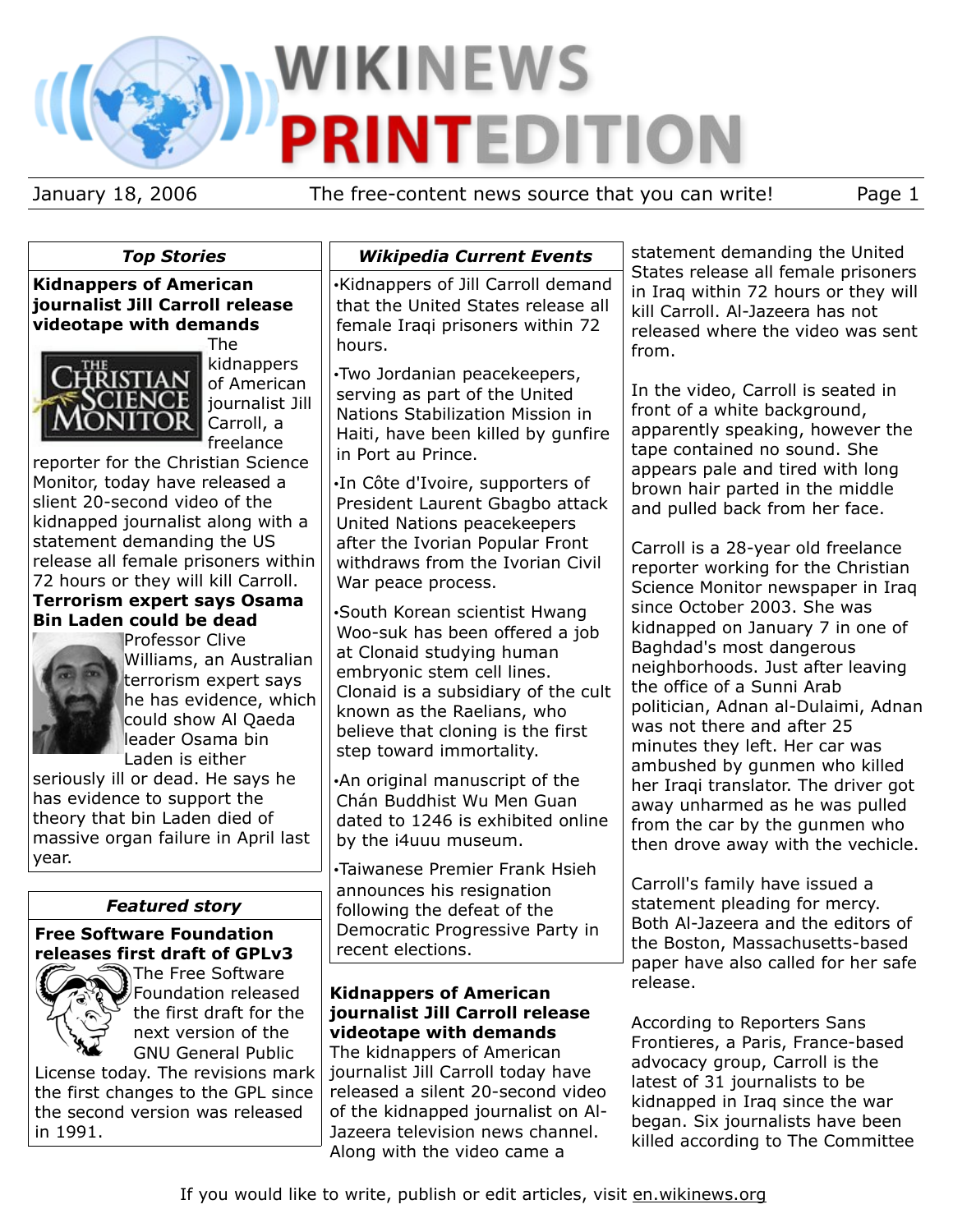**Clarence Ray Allen is executed** Clarence Ray Allen, convicted of ordering a hit in 1980 that resulted in the deaths of the target is no word on the names of the and two bystanders, was executed other hostages. just after his 76th birthday, making him the second-oldest man in U.S. history to be executed. He had been in prison for ordering the murder of his son's girlfriend when he ordered the hit that resulted in the death penalty conviction. However, appeals caused him to remain on death row for 23 years.

His lawyers had attempted to make the case that it would be cruel and unusual to execute the man, attempting to save his life under the Eighth Amendment to the United States Constitution. However, the courts rejected the appeal, and the Supreme Court refused to hear the case, upholding the death penalty conviction.

## **Couple takes lawyer hostage and said to have explosives**

A male and a female took 3 people hostage at a law firm in Statesboro, Georgia. Police blocked off a part of this rural town on Monday. Two suspects , a man and a woman, took a lawyer hostage and claimed that they had explosives.

The suspects, Robert Eugene Brower, 43, a former client of the lawyer, and the female whose name was not released, gave up after demands for cigarettes and food were met and they spoke with a family member.

The standoff lasted for 24 hours and ended, "peacefully," at around 10AM said Larry Schnall, a spokesman for the Georgia State Patrol.

The last of the 3 hostages to be released was identified as Michael Hostilo. He and the other two hostages were not injured. There

Earlier reports stated that there had been a "loud boom" coming from the scene at about six o'clock this morning. Authorities have not stated what the booms were.

Police are now inside the building to locate and defuse the explosive device that the suspects claimed to have had.

Initially when police arrived, there were 3 hostages, but 2 had been recently released and were unharmed, said Maggie Fitzgerald, a city spokeswoman. "They are upset with some legal issues within the recent past and want to get those issues resolved. We are doing everything possible to end this situation without anyone being hurt."

In a news conference Monday night, Police Chief Stan York said Brower was angry about "having been convicted in a criminal case", in which the lawyer was his courtappointed attorney. York did not elaborate on the demands of the hostage-takers, other than saying, "they only wanted to call attention to the case."

Georgia State Trooper Larry Schnall, a spokesman for the Georgia State Patrol, said a SWAT team was sent to the scene.

This morning authorities convinced the two suspects to give-up, but "incidents leading to an escalation resulted in some gunfire," Stan York in a press conference just moments ago. No one was hurt in the brief eruption of gunfire.

Police later said when the suspects tried to surrender they became apprehensive and made a threatening gesture prompting authorities to draw their guns and open fire.

The standoff began at around 9AM on Monday.

### **Rooney and Ferguson face inquiry over unsightly language**

Manchester United manager Alex Ferguson and striker Wayne Rooney will face an inquiry from the Football Association after they were witnessed by over 40 fans, including TV crews, swearing at referee Alan Bennett. After a string of decisions (which the red half of Manchester perceived to be unfair) being given in City's favour, and with the untimely booking of Ronaldo, both Ferguson and Rooney were pushed to their limits of patience, swearing out loud in disbelief.

Rooney was first to be heard mouthing off after the decision was taken to give Ronaldo his marching orders. He was observed swearing at the referee at half time, and then continuing the tirade throughout the game as a string of bad decisions were taken which stripped United of their fluidity in the game. Despite the language from Rooney being far from usual, a barrage of assaults were thrown to and from the referee and the striker right through the game.

After the decision was given to take off Christiano Ronaldo, Ferguson's temper boiled and he was heard by many sitting around him to call the referee a "f\*cking tw\*t" as well as calling his decisions a "f\*cking disgrace". This later led on to Ferguson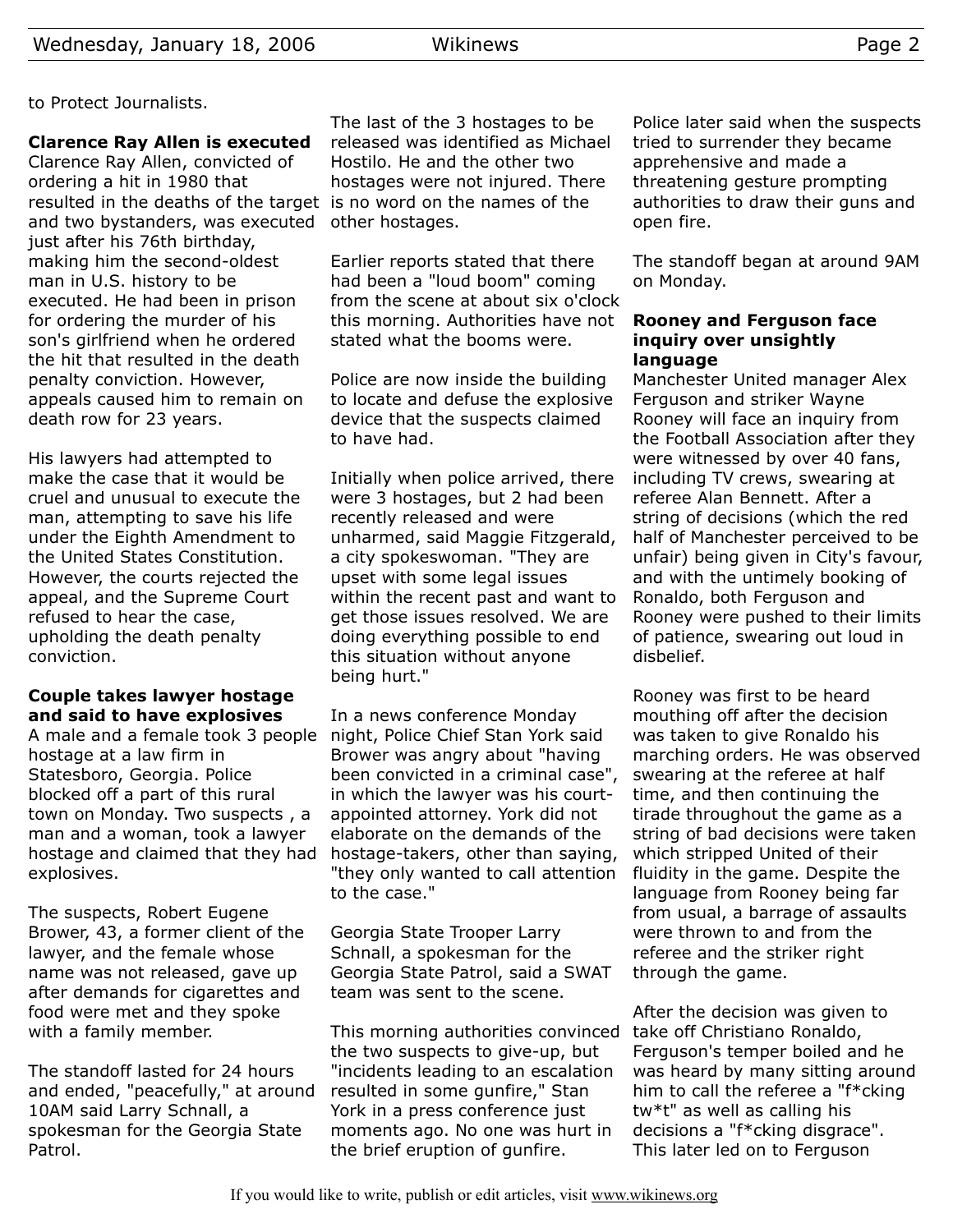launching threats at the referee during half time, and accusing the referee of not being able to handle under the pressure of a premiership game as well as questioning his judgement of the offside rule.

Ferguson himself admitted that Ronaldo's tackle was rash, and also noted that the side seemed to get better after he had been sent off, saying that they were playing better with 10 men. He still maintained that the side defended well, despite the fact that new signing Patrice Evra and Mikael Silvestre afforded City easy opportunities to slip goals in.

The fine that both Ferguson and Rooney will recieve is unknown, although it is thought to be similar to the the ban he received in 2003, in which he recieved a 3 match touchline-ban, and a £100,000 after swearing at Jeffery Winter.

### **Iran lifts ban of CNN**

Yesterday the President of Iran, Mahmoud Ahmadinejad, stated in a letter to the Cultural Ministry, the country was banning all work of CNN (Cable News Network), which is owned by Time Warner Inc., for making a translation error during a press conference on Saturday.

However, today Ahmadinejad announced that Iran was lifting that ban. Apparently late Monday, Ahmadinejad had asked the Cultural Ministry to lift the ban after CNN apologized for their error.

"I want the channel to be allowed to resume its work owing to the apology it made," Ahmadinejad said in a letter sent to the Culture Ministry.

"Following a request from President Mahmoud Ahmadinejad, the ban on the activities of CNN's stringer in Iran was lifted," Mohammad Hossein Khoshvaght, director of foreign media at Iran's Culture Ministry, told the media.

Less than 24 hours ago Iran had banned CNN from the country for misquoting the president as speaking of "nuclear weapons" when he actually spoke of "nuclear technology" during Saturdays press conference.

#### **Chelsea's Robben sent off after "over celebrating"**

Today, a controversial decision was taken by referee Chris Foy in a recent match between Sunderland Association Football Club and Chelsea Football Club in the U.K. to send off Chelsea's Robben after "excessive celebrations". The decision was taken after Robben proceeded to embrace fans beyond the barriers of the club, which was seen by the referee to be a breach of safety regulations, as well as FIFA policy.

As consensus, ex-match officials watching the game agreed the decision was thought to lack common sense. However, the policy of restricting player celebrations was introduced into FIFA policy last year after safety concerns from various match officials. FIFA rules state several situations in which celebrations may lead to booking; If, In the opinion of the referee, a

player makes gestures which are provocative, derisory or inflammatory.

If the player climbs on to a perimeter fence to celebrate a goal being scored.

If the player removes his shirt over his head or covers his head with his shirt.

However, the rule which BSkyB stated in the pre match commentary was more relevant, because the afforementioned rules were not in any way broken; referring to the fact that perimiter fences were only common in Spanish football. The guideline stated that "leaving the field to celebrate a goal is not a cautionable offence in itself but it is essential that players return to the field as soon as possible".

Despite the justification of the referee's call, both Robben himself, and commentator Andy Gray questioned the common sense nature of the decision, noting that quick thinking and spontaneous decision schould be something a referee focuses on, rather than the implicit enforcement of minor rules.

In response to the decision, Andy Gray noted;

"I can't believe it, celebration is a natural thing to do.. all he was doing was simply celebrating after a job well done with his fans. It wasn't like he was actually inciting fans because it was his own side. This really is the most silly call I have ever seen a referee make in my history of commentating."

#### **Pakistanis condemn US airstrike**

Pakistani tribesmen numbering in the thousands protested and some set fire to the office of a U.S. related agency as the people and government of Pakistan for the second consecutive day on Sunday expressed their anger over U.S. attacks on Pakistani civilians along the frontier.

Many major cities in Pakistan were affected by the protests. In the largest city of Karachi, the crowd was estimated at 10,000, with chants of "Death to America" and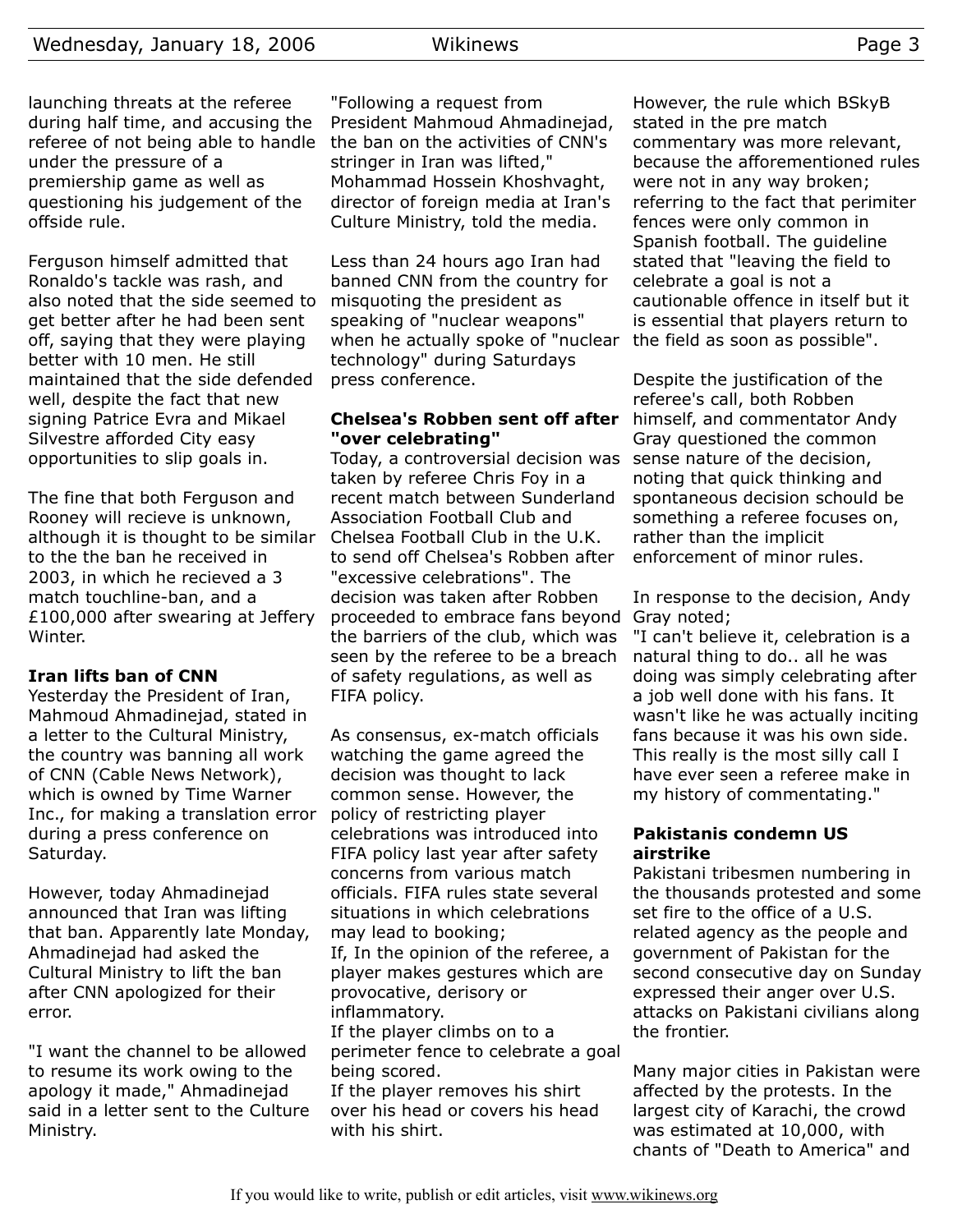"Stop bombing against innocent people." Riot police were deployed, apology from the United States on but there were no reports of violence.

In a nationally broadcasted speech on Sunday by President Pervez Musharraf , he made no reference to the Friday air strike. "If we keep investment. sheltering foreign terrorists here ... our future will not be good. Remember what I say," he said.

Pakistan's Information Minister, Sheikh Rashid Ahmed, said the attack was "highly condemnable" and that his government wanted "to assure the people we will not allow such incidents to reoccur."

Liaqat Baluch, a lawmaker from Mutahida Majlis-e-Amal, said "We demand that Pervez Musharraf resign and American troops vacate all parts of Pakistan and go out of Afghanistan and Iraq." Sahibzada Haroon ur Rashid, a lawmaker from a hardline Islamic party, called the attack "open terrorism."

Protests opposing the government's participation in the U.S.-led war on terror, and the recent series of U.S. attacks along the frontier that killed civilians were held nationwide. Shahid Shamsi, a spokesman for the anti-American religious coalition that organized the rallies announced more and bigger protests in the days to come. He said "Pakistani civilians, including children, were killed," and explained that "principles cannot be broken in the name of (fighting) terrorism."

Unnamed sources in the United States indicate that the missile strikes were intended to assassinate specific Al-Queda members.

The Pakistani Prime Minister Shaukat Aziz of the ruling Muslim

League (Q) party demanded an Monday. He also said his scheduled trip to the United States will proceed as planned. He will leave Tuesday for talks there on security issues, and meet with business leaders to garner foreign

## **Terrorism expert says Osama Bin Laden could be dead**

An Australian terrorism expert says he has evidence, which could show Al Qaeda leader Osama bin Laden is either seriously ill or dead.

Professor Clive Williams, director of terrorism studies at the Australian National University, says he has been provided with evidence, by an Indian colleague, to support the theory that bin Laden died of massive organ failure in April last year.

Professor Williams says Ayman al Zawahiri, bin Laden's deputy, has been making all statements on behalf of Al Qaeda for around a year.

Al Zawahiri is believed to have been the target of a strike in Pakistan last week which killed at least 18 people in a remote Pakistani tribal village, the second such unexplained attack near the volatile Afghan border within a week.

However, Professor Williams says it may be impossible to ever prove if Osama bin Laden, accused of plotting the September 11, 2001 attacks on the World Trade Centre and the Pentagon building in the U.S., is alive or dead.

"It's hard to prove or disprove these things because there hasn't really been anything that allows you to make a judgement one way

or the other," he said. "But it does seem strange that Dr Zawahiri has been making all of the statements since then, and nothing's been heard from Bin Laden since I think the December of the year before."

He says even if bin Laden was dead, it would not make much difference - as people would continue to fight for the things they believe he stood for. He has also recommended against confirming his death or otherwise.

Professor Williams, the Visiting Fellow at the Australian National University's Strategic and Defence Studies Centre said the information, which came from a former Indian intelligence officer whom he would not identify, was credible but impossible to confirm.

"It does seem reasonably convincing based on the evidence that I've been provided with that he's certainly either severely incapacitated or dead at this stage," Dr Williams said.

But he said, "Even if he's dead, it will be almost impossible for Western authorities to prove it. It may simply be that we don't hear much about Bin Laden again ... [or] he may pop up again in six months' time and make a new statement, at which case, of course, we will go back to Square1."

Al-Qaeda in Iraq leader Abu Musab al-Zarqawi's actions in targeting Shi'ites in Iraq were another factor raising doubt that bin Laden was still leading al-Qaeda. Bin Laden had promoted a pan-Islamic vision and had tried, unsuccessfully, to attract Shi'a Muslims to al-Qaeda.

"From what I have read, Zarqawi had a great deal of respect for bin Laden, so it would seem unlikely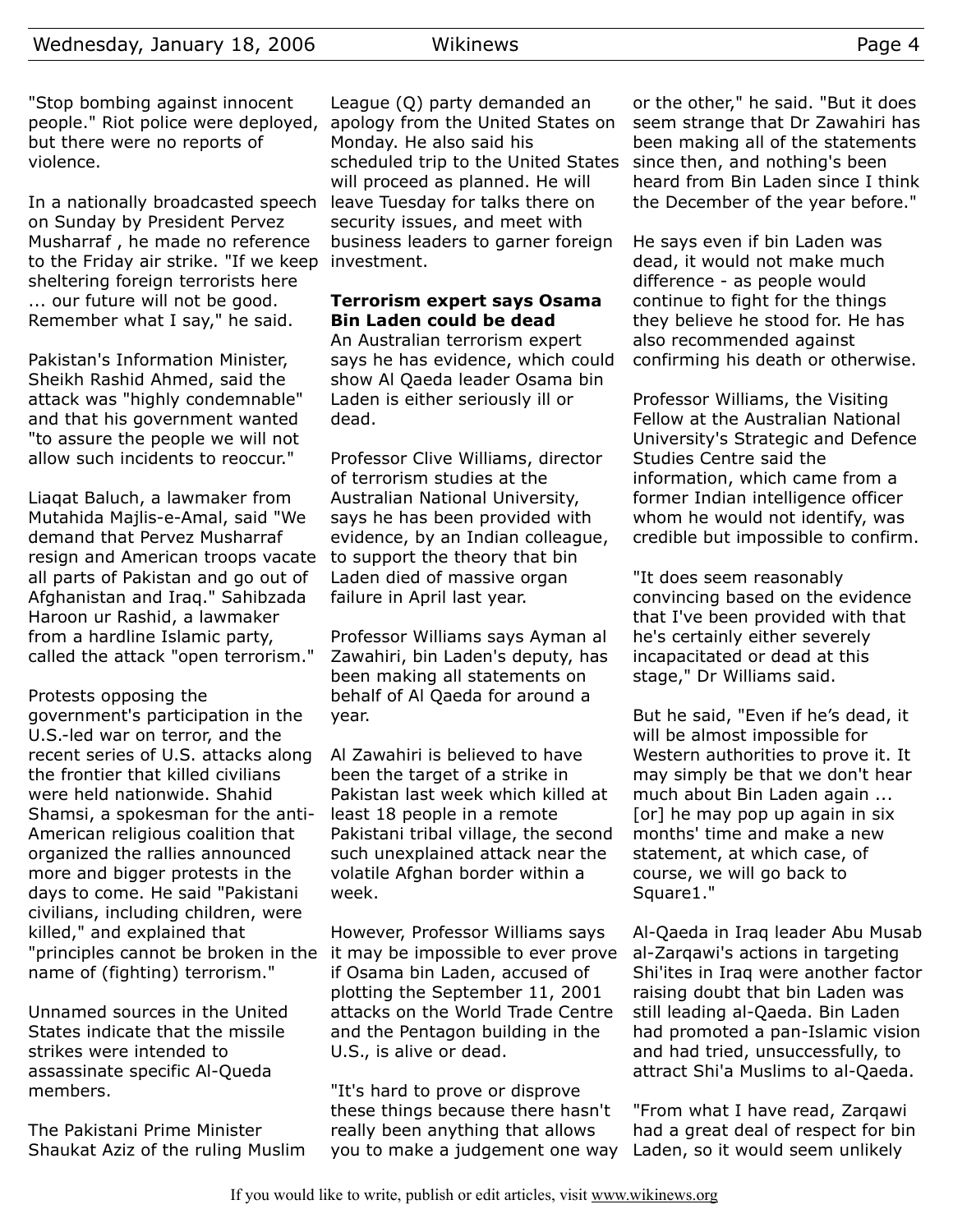that he would be doing that if bin Laden was still around," said Williams. There was also the question of how long an ill man like bin Laden, who walked with a cane and suffered from a kidney disease, would survive in the tribal areas of Pakistan, where he was thought to be hiding.

However, the United States believes Bin Laden still alive. Osama Bin Laden and his deputy are thought to be living in the area Australia has voiced its opposition of a missile strike apparently aimed at Ayman al-Zawahiri, said US counter-terrorism ambassador Henry Crumpton. He said the al-Qaeda leader and his number two were believed to be in the Pakistan-Afghanistan border region.

The US has not commented on the attack on a Pakistan village on Friday that killed 18 civilians. US media said the attack was carried out by the CIA. Thousands of Pakistanis later staged anti-American demonstrations.

#### **Australia to explore a national identity card**

The debate over whether Australians should be required to have a national identity card has been reignited following an announcement by Attorney-General Phillip Ruddock yesterday that a study will be conducted.

The concept is not new, being first floated by Bob Hawke in 1986. The safety and efficacy. idea was abandoned after being defeated in the Australian Senate and due to strong criticism.

The government cites terrorism and fraud protection as needs for a universal national identity system.

The opposition remains neutral on the proposal, saying only that cost and privacy would be major issues.

Defence Minister Robert Hill is cautious of such a plan, saying "I don't believe governments are entitled to any more information about you than is absolutely necessary".

The Australian Chamber of Commerce and Industry, which represents big business in to the plan claiming the system could cost \$750 per person to introduce, most of which would be borne by big business.

#### **Norwegian scientist published fake findings in Lancet**

According to Norwegian and British newspaper sources, Jon Sudbø, a cancer researcher at the Norwegian Radium Hospital, fabricated at least 900 patient records in his research on NSAID drugs published in October of 2005 (PMID 16226613). According to the now-discredited research, the class of drugs, commonly used for pain management, was found to decrease the risk of oral cancer but increase the risk of heart disease.

This field of research is important for the future use of Cox-2 drugs and was received with great interest by the United States Food and Drug Administration and other organizations involved in drug

Several other scientists put their name to the article in the Lancet but claim they were misled by Sudbø. The Lancet is publishing a retraction in its upcoming edition. Probes are underway both to investigate how this article passed peer review, and whether previous research by Sudbø was fraudulent.

#### **Former US President Gerald Ford hospitalized with pneumonia**

Former United States President Gerald Ford has been hospitalized with pneumonia, an offical annouced today. Ford was admitted to the Eisenhower Medical Center in Rancho Mirage, California, USA.

Ford's chief of staff, Penny Circle, said in a press release, "He is doing well and resting comfortably." She added that there would be no further annoucements until 11 AM on Tuesday.

Ford visited the hospital last month for a routine test, which he goes for every December. Circle said he had "a horrible cold." Ford last visited the hospital in January 2005 for a follow-up on his annual December checkup.

Ford, 92, was the nation's 38th president. After the death of Ronald Regan in 2004, he became the oldest American president alive.

### **Free Software Foundation releases first draft of GPLv3**

The Free Software Foundation released the first draft for the next version of the GNU General Public License at the International Public Conference for GPLv3 in Cambridge, Massachusetts, USA, today. The revisions mark the first changes to the GPL since the second version was released in 1991.

According to Richard M. Stallman, the president of the Free Software Foundation, the most significant change to the license are changes to allow GPLv3 to be compatible with other popular free software licenses, notably the Apache Software License 2.0 and the